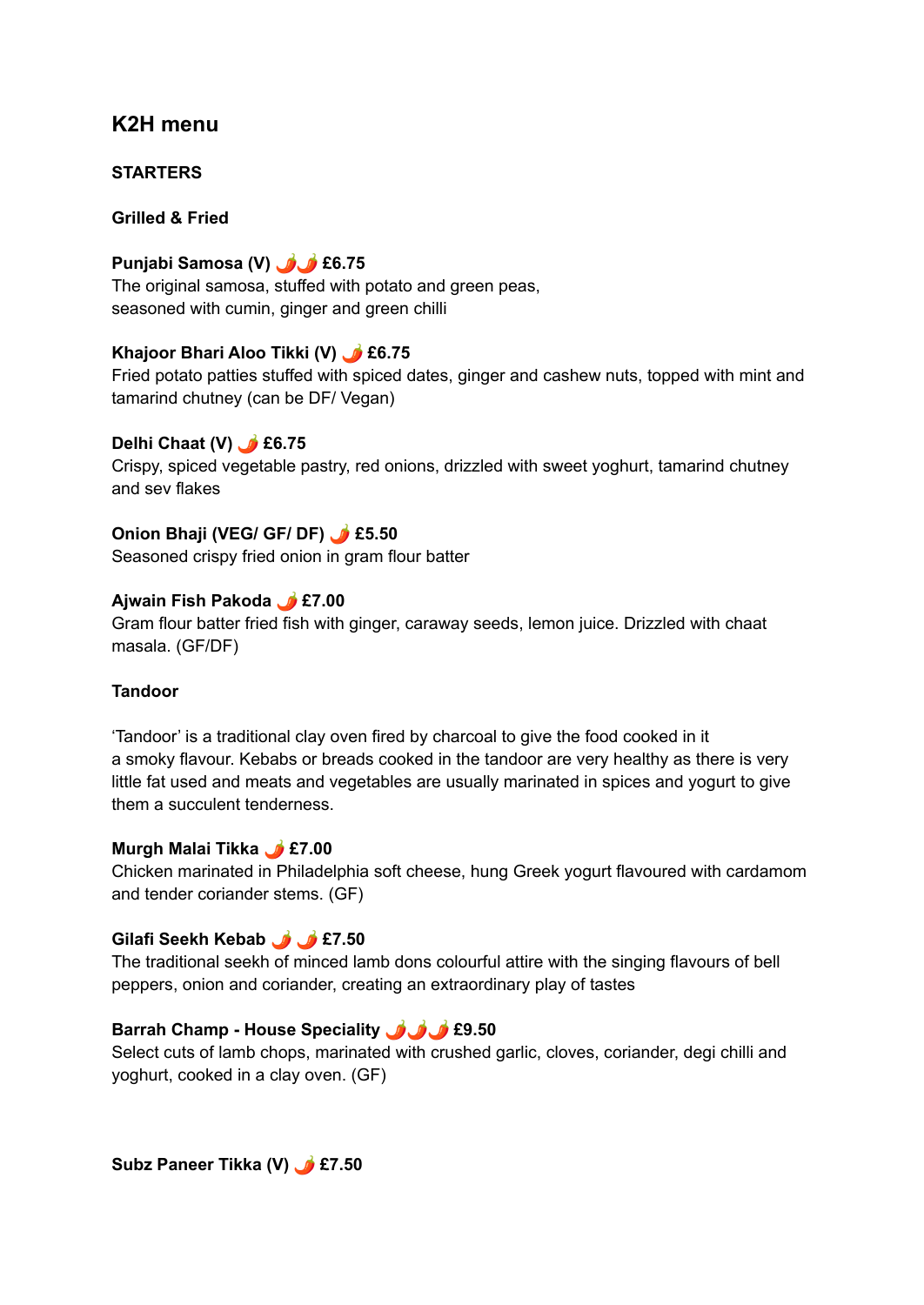Chargrilled cubes of Indian cottage cheese marinated in a zingy masala paste, with peppers, green apple, and finished with chaat masala. (GF)

#### **Murg Hariyali Tikka £7.00**

Boneless chicken breast marinated overnight with fresh mint, coriander, ginger, garlic, lemon juice paste with a touch of home ground garam masala. (GF)

#### **Tandoor Jalpari £12.00**

Tiger King Prawn marinated overnight with home ground tandoori masala, mustard pate served with kachumbari salad and coconut chutney. (GF)

#### **Methi Machchi Tikka £9.00**

Fillet of Salmon tikka, fenugreek leaves, caraway seeds, yoghurt and spices, grilled in clay oven, served on a bed of petit-poi's mash. (GF)

#### **MAINS**

#### **Chef's Gourmand Dishes**

#### **Tandoor 'Sarson' Prawn £18.95**

Black tiger prawns in a freshly ground mustard paste, thick yoghurt, coriander stalk and crushed pink peppercorns served with coconut chutney and prawn sauce. (GF)

#### **Grilled Duck Breast Vindaloo £16.95**

Gressingham Duck breast marinated in whole spice, a piquant Goan delicacy flavoured with pickled Kashmiri read chilli, potatoes. (GF/ DF)

#### **Nawabi Lamb Shank £16.95**

Pan seared Lamb Shank marinated with whole spices overnight, slow cooked with tomato, onion and light home ground garam masala. (GF/ DF)

#### **Chicken Biryani £14.95**

Flavoured rice delicacy – boneless chicken thigh, slow 'dum-cooked' with aromatic spices, curry leaf, saffron and finest basmati rice, best served with raita.

#### **Lamb Dum Biryani £15.95**

Flavoured rice delicacy – diced boneless leg of lamb slow 'dum-cooked' with aromatic spices, saffron and finest basmati rice, best served with raita.

#### **Vegetable Biryani (V) £12.95**

The finest basmati rice slow 'dum-cooked' aromatic spices, saffron, garden green vegetables, best served with raita.

**Classic Curries**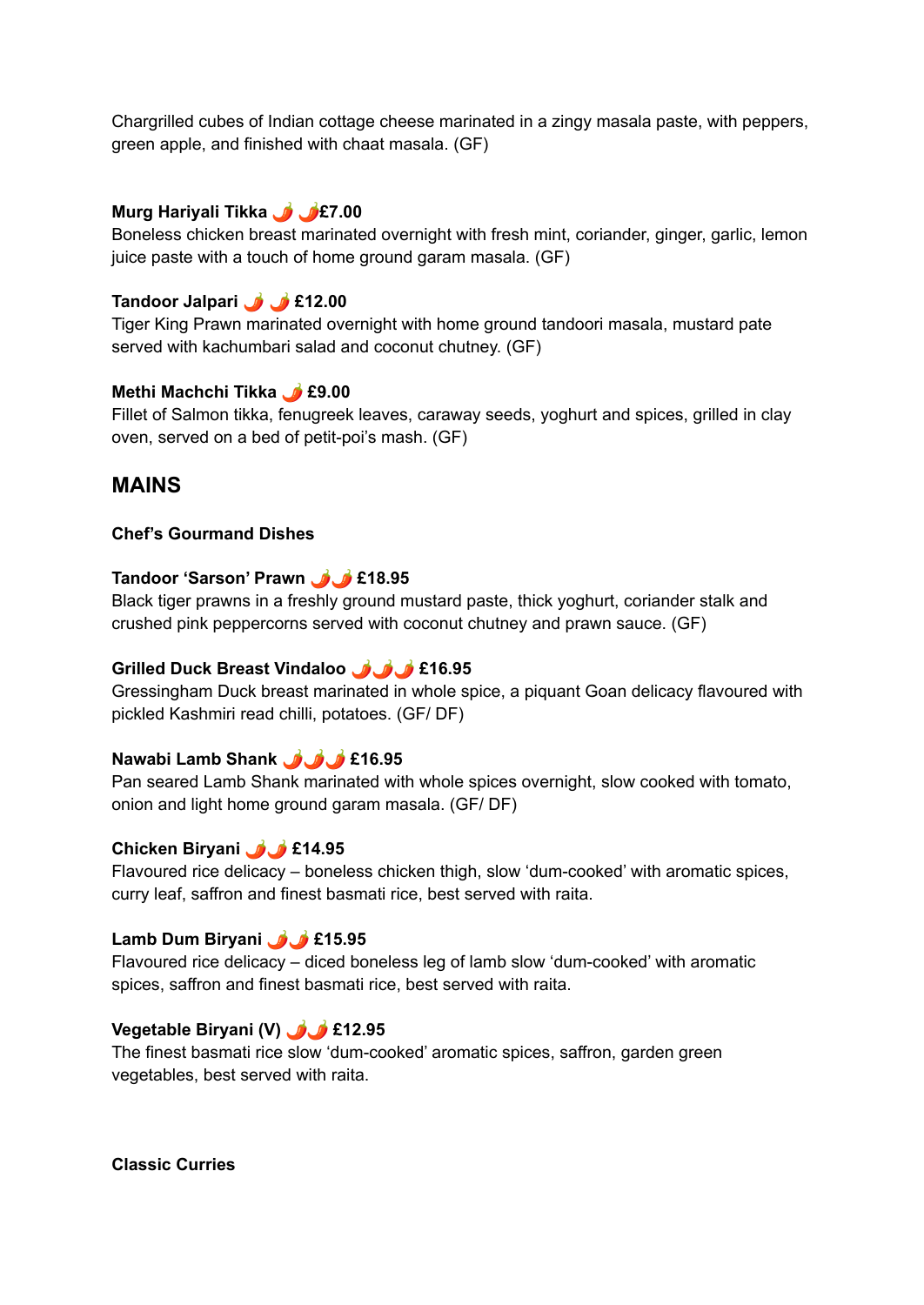## **Seafood Jhinga Kali Mirch £16.95**

Spicy stir fried prawns, cooked in onion and tomato based sauce, finished with crushed black pepper.

#### **Jhinga Hara Pyaz £16.95**

Sauteed King prawns tossed with spring onions, spicy tomato sauce, home grounded spices.

## **Costal Fish Curry £12.50**

Tilapia fish cooked with tomato, onion, ginger-garlic, flavoured with mustard seeds, curry leaf, coconut milk and special South Indian spice blend. (GF)

## **King Prawn Chettinad £16.95**

King Prawns cooked in onion and tomato, flavoured with curry leaves, ginger, garlic, black peppers, and special Chettinad spice. (GF/DF)

# **CHICKEN**

## **Punjabi Butter Chicken £12.50**

Chargrilled chicken breast in creamy tomato gravy with ginger, 'garam masala' and a touch of honey, finished with brown garlic. (GF)

## **Murg Tikka Lababdar £12.50**

Chargrilled Chicken breast, cooked with ginger, garlic, onions and spicy tomato masala, finished with fresh coriander leaves (GF)

## **Pahadi Murgh Methi £12.50**

Chargrilled chicken breast, with fresh fenugreek, ginger, tomato, cinnamon (GF)

## **Chicken Chettinad £12.50**

Chicken thighs cooked in onion and tomato, flavoured with curry leaves, ginger, garlic, black peppers, and special Chettinad spice. (GF/DF)

## **Murgh Shahi Korma £12.50**

Chicken breast, robed in a mild cashewnut and onion gravy, fragrant with saffron and cardamom, finished with cream. (GF)

## **Chicken Jalfrezi £12.50**

An all time favourite and delightful curry with tender, juicy chicken in a spicy tomato sauce sauteed with stir-fried peppers and onions. (GF)

## **Lamb**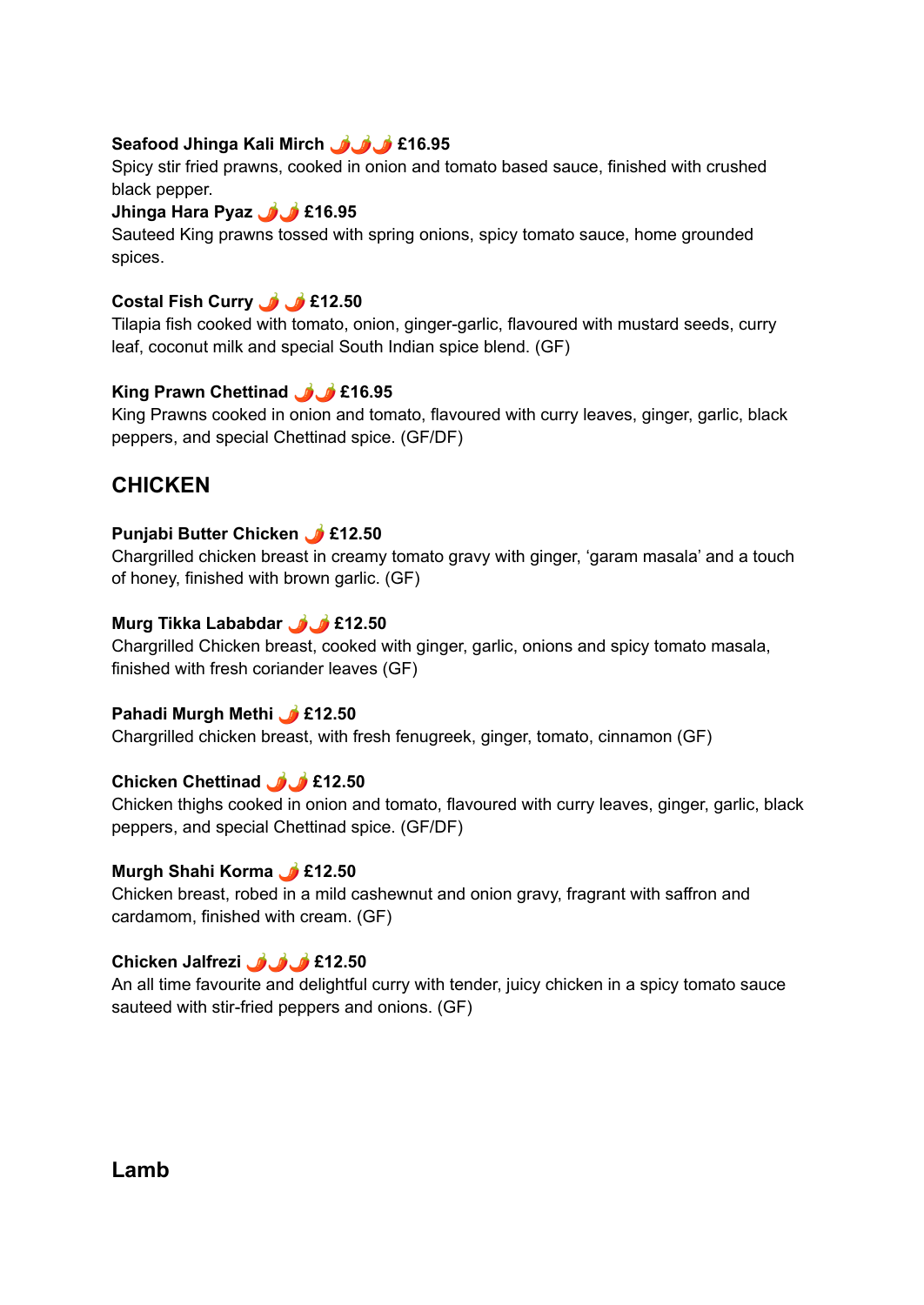#### **Hari Mirch Ka Gosht £12.95**

Diced lamb cooked with onion and tomatoes, marinated with home ground spices, finished with fresh green chilli.

#### **Lamb Rogan Josh £12.95**

An all time favourite – aromatic curry of diced leg of lamb, with home ground spices, ginger powder and fennel, cooked in Kashmiri style. (GF/ DF)

## **Saag Gosht £12.95**

Chunks of lamb, simmered with browned onion and tossed with spinach and garlic. (GF/can be DF)

## **Kadhai Gosht £12.95**

Tender lamb cubes stir fried in Kadhai gravy with garlic, peppers, freshly ground coriander seeds and red chillies.(GF/DF)

#### **Lamb Korma Ramuri £12.95**

Slow cooked lamb shoulder, fragrant with small cardamom and finished with cream.

## **Lamb Beliram £12.95**

The heavenly North Indian lamb dish is cooked using ginger, garlic, onion and melange of whole and ground spices.

# **Vegetarian**

## **Paneer Khurchan (V) £9.95**

Julienne of Indian cheese, bell peppers, mustard seeds topped with rich tomato gravy, finished with a touch of cream. (GF)

## **Khumb Hara Pyaz (V) £8.95**

Button mushrooms stir-fried with spring onion in a spicy kadhai masala. (GF/DF)

#### **Makai Palak (V) £8.95**

Spinach and sweetcorn cooked to perfection with hint of garam masala, ginger, garlic, tomato and a hint of cream. (GF) (can be Vegan)

#### **Paneer Butter Masala (V) £9.95**

Indian paneer in creamy tomato gravy with ginger, 'garam masala' and a touch of honey, finished with brown garlic. (GF)

## **Palak Paneer (V) £9.95**

Indian cottage cheese cooked with fresh spinach.

## **Methi Paneer (V) £9.95**

Fresh fenugreek leaves tempered with garlic and cooked along with cottage cheese.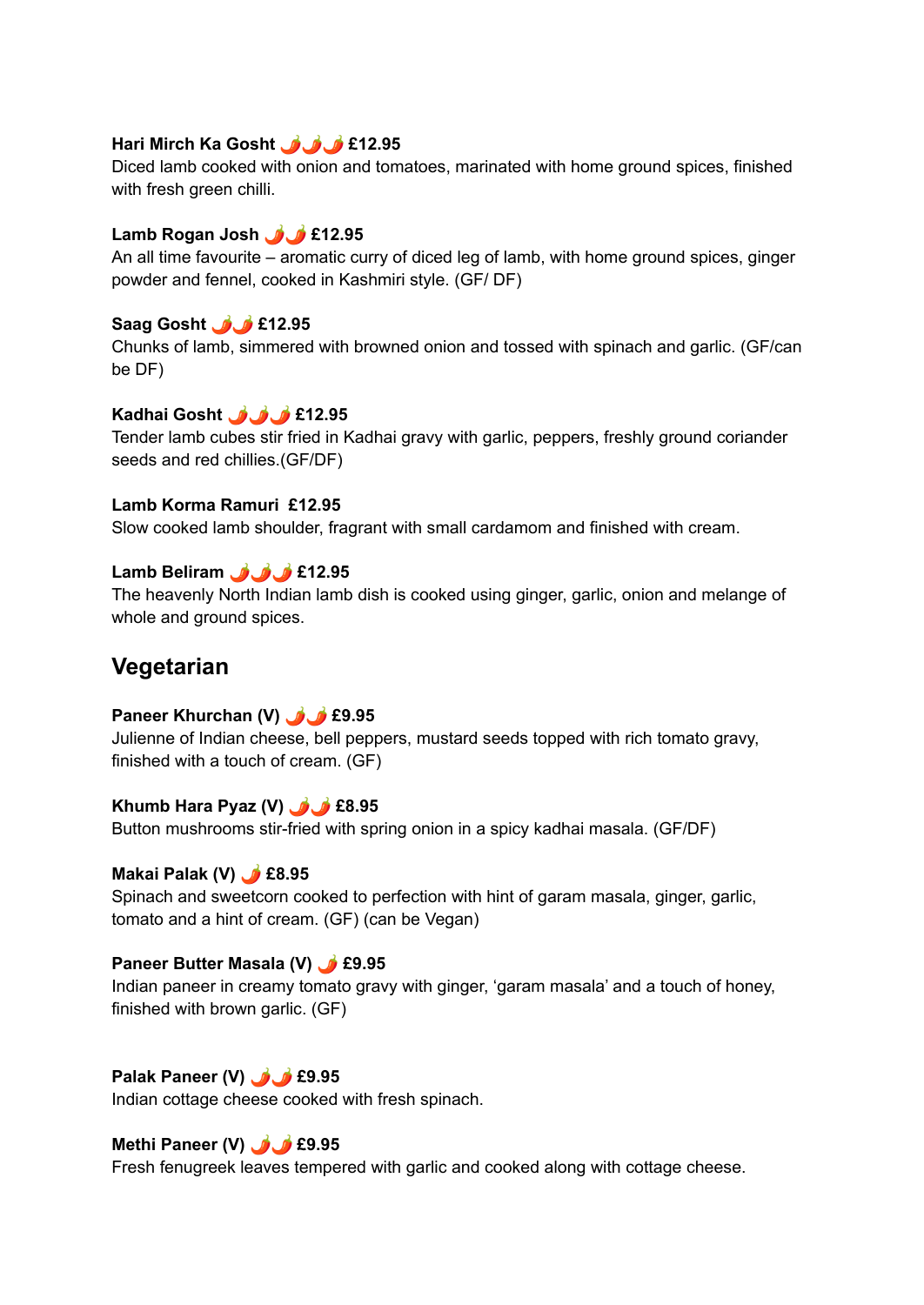## **Kalonji Baigan (V / GF/ DF) £8.95**

Baby Aubergine tempered with black caraway seed, cooked with chopped onions and tomatoes, bird eye green chilli, ginger and garlic.

## **Aloo Baigan (V / GF/ DF) £8.95**

Baby new potatoes cooked with Aubergine, onion and tomatoes gravy, Indian herb and spices finished with fresh coriander leaves.

# **Sides**

## **Side dishes as Mains Starter / Main**

#### **Ghobi Matar Masala (V) £6.95 £8.95**

Cauliflower and petit-pois, cumin, ginger juliennes, lime juice and coriander, cooked dry in an north Indian style.GF/DF/Vegan

#### **Jeera Aloo (V) £6.95 £8.95**

Potatoes tempered with cumin, asafoetida and ginger sprinkled with raw mango powder. GF/DF/Vegan

## **Dal Makhani (V) £6.95 £8.50**

A rich north Indian favourite lentil dish. Red kidney beans, black lentil, garam masala, tomatoes slow cooked for 24 hours, finished with cream. GF

## **Dal Tarka (V) £6.95 £7.50**

Yellow and red lentils tempered with cumin, chopped onion, ginger and garlic. GF/DF/Vegan

#### **Chana Rasila (V) £6.50 £8.50**

Chickpea cooked with onion tomato home ground garam masala, finished with ginger and chopped coriander. GF/DF/Vegan

# **Mix Vegetable Raita £3.95**

Yoghurt with cucumber, onion and tomato finished with roasted cumin powder.

**Pappadam £3.95** Served with chutneys. GF/DF/Vegan

## **Rice & Breads**

**Steamed Rice £2.75** Boiled basmati rice GF/DF/Vegan

**Pulao Rice £3.50** Braised rice with browned onions and whole spices. GF/DF/Vegan.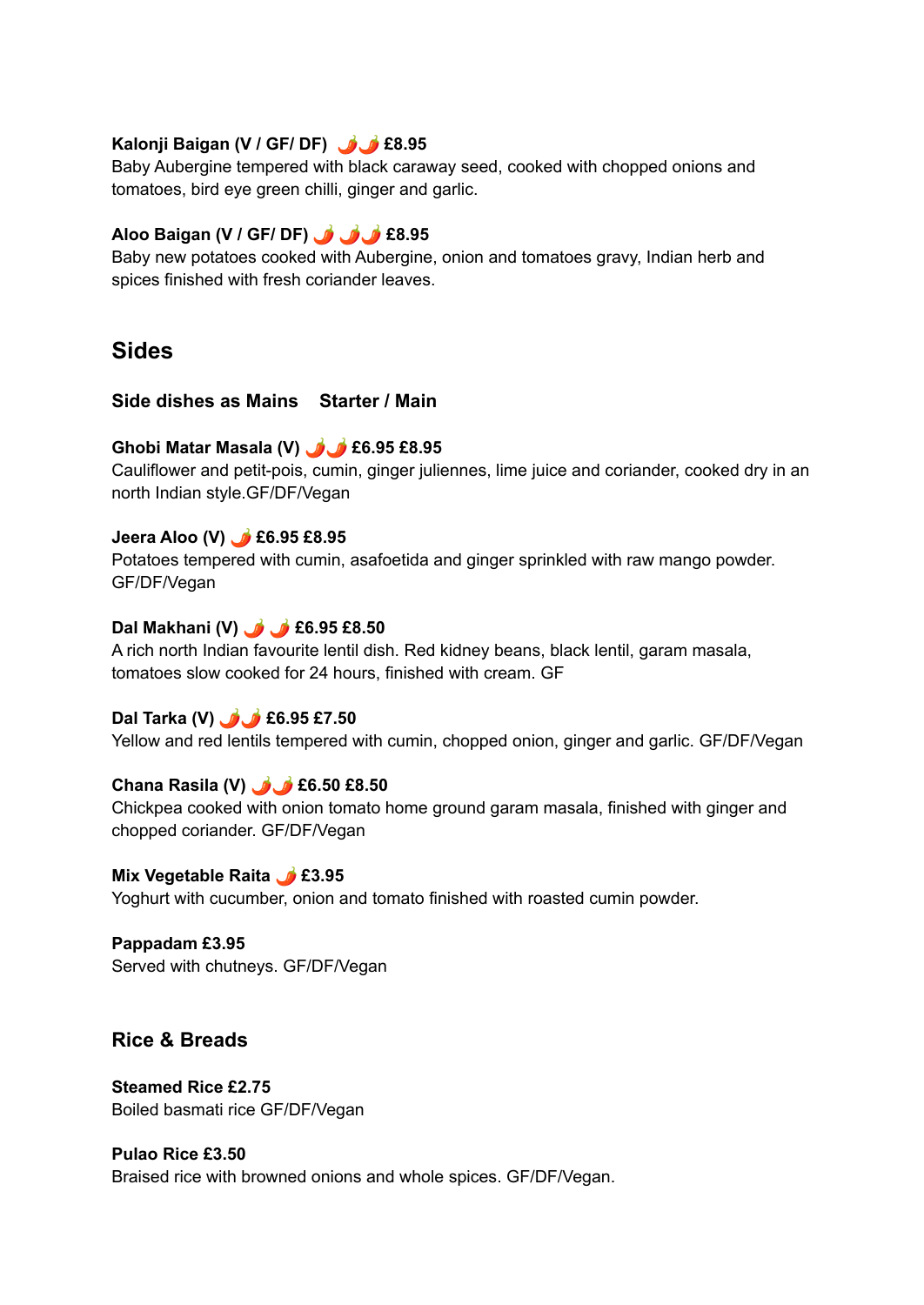**Mushroom Pulao £3.75** Pulao rice cooked with cumin and a choice of spiced mushrooms or peas. GF/DF/Vegan

**Bread Basket £7.95** A selection of naan, roti and paratha **Lamb Keema Naan £3.95** Flavoured minced lamb naan bread

**Naan £2.75 Tandoori Roti £2.50** Whole wheat DF/Vegan

**Garlic Coriander Naan £3.50**

**Cheese Naan £3.95**

**Black Olive Naan £3.50**

**Peshawari Naan £3.95** Dates, almonds, coconut and raisins sesame seeds

**Lachcha Paratha / Pudina Paratha £3.50** Layered refined flour bread plain or with mint. DF/Vegan

ALL DISHES MAY CONTAIN TRACES OF NUTS AND ALLERGENS. KINDLY LET THE RESTAURANT MANAGER KNOW OF ANY FOOD INTOLERANCE THAT YOU MAY HAVE.